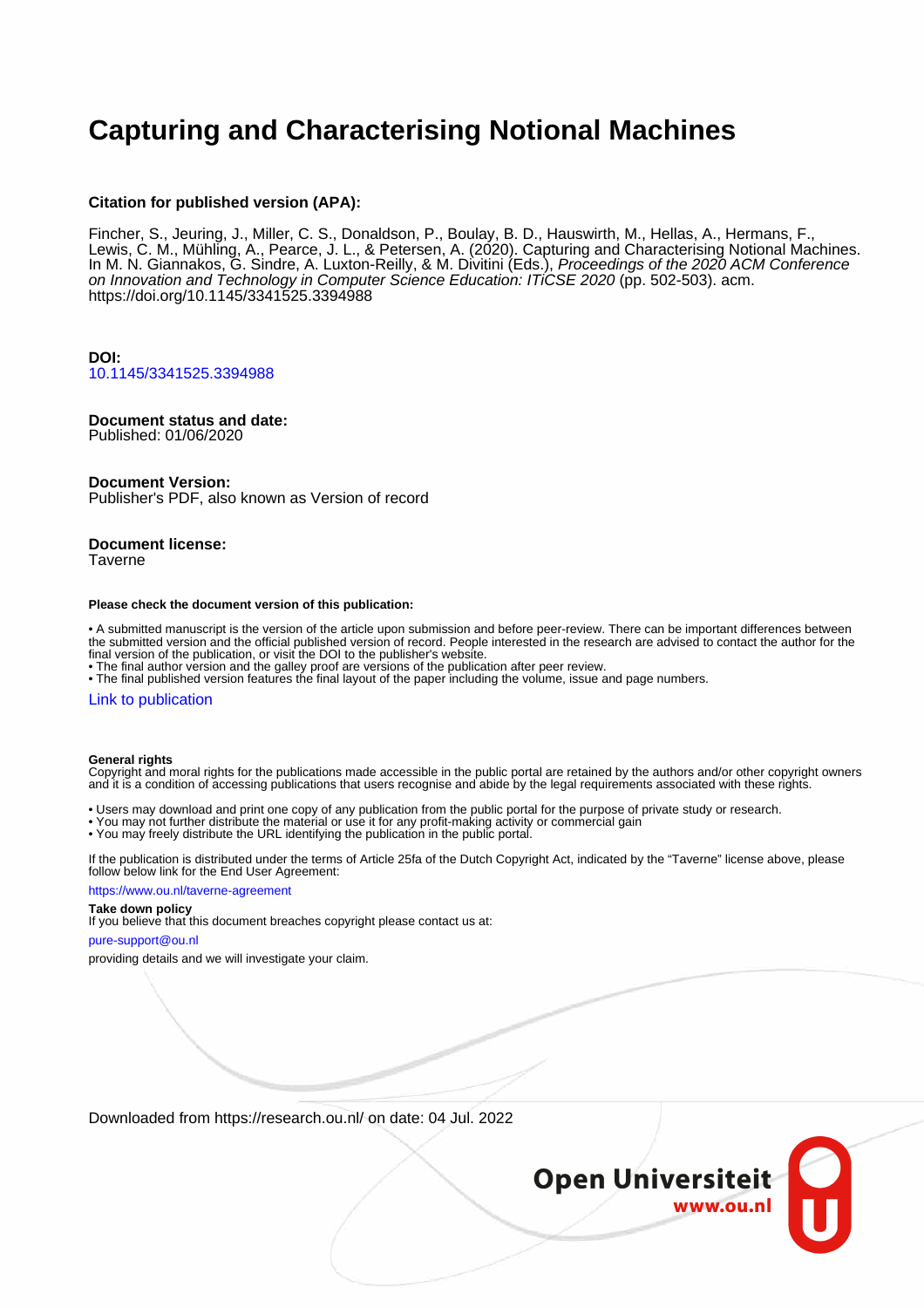# **Capturing and Characterising Notional Machines**

Sally Fincher (co-leader) School of Computing University of Kent Canterbury, Kent, UK S.A.Fincher@kent.ac.uk

Peter Donaldson Computing Science University of Glasgow Glasgow, Scotland, UK peter.donaldson.2@glasgow.ac.uk

Arto Hellas Department of Computer Science Aalto University Espoo, Finland arto.hellas@aalto.fi

Andreas Mühling Institute for Computer Science Kiel University Kiel, Germany andreas.muehling@infomatik.unikiel.de

Johan Jeuring (co-leader) Department of ICS Utrecht University The Netherlands J.T.Jeurin[g@uu.n](mailto:email@email.com)l

Benedict du Boulay Department of Informatics University of Sussex Brighton, Sussex, UK b.du-boulay@sussex.ac.uk

Felienne Hermans LIACS Leiden University The Netherlands f.f.j.hermans@liacs.leidenuniv.nl

Janice L. Pearce Computer Science Department Berea College Berea, KT,, USA pearcej@berea.edu

Craig S. Miller (co-leader) School of Computing DePaul University Chicago, IL, USA cmiller@cs.depaul.com

Matthias Hauswirth Faculty of Informatics USI Università della Svizzera italiana Lugano, Switzerland matthias.hauswirth@gmail.com

Colleen Lewis Department of Computer Science Harvey Mudd College Claremont, CA, USA lewis@cs.hmc.edu

Andrew Petersen Department of ICS University of Toronto Toronto, Canada andrew.petersen@utoronto.ca

# **ABSTRACT**

A *notional machine* is a pedagogic device to assist the understanding of some aspect of programs or programming. It is typically used to support explaining a programming construct, or the user-understandable semantics of a program. For example, *a variable is like a box with a label*, and assignment copies or moves a value into that box.

This working group will capture examples of notional machines from actual pedagogical practice, as expressed in textbooks (or other teaching materials) or used in the classroom. We will interview at least 30 teachers about their experience with, and perceptions of, the use of notional machines in teaching. Using the interviews, we will work on devising and refining a form to characterise essential features of notional machines. We will also attempt to relate them to each other to describe potential

Capturing and Characterising Notional Machines Sally Fincher, Johan Jeuring, Craig S Miller

Permission to make digital or hard copies of part or all of this work for personal or classroom use is granted without fee provided that copies are not made or distributed for profit or commercial advantage and that copies bear this notice and the full citation on the first page. Copyrights for third-party components of this work must be honored. For all other uses, contact the Owner/Author. *ITiCSE '20, June 15–19, 2020, Trondheim, Norway*  © 2020 Copyright is held by the owner/author(s). ACM ISBN 978-1-4503-6874-2/20/06. <https://doi.org/10.1145/3341525.3394988>

learning sequences or progressions. The working group report will contain descriptions of notional machines used at different levels in education, in different countries, by many teachers.

The resulting catalogue of notional machines will allow a teacher to select a machine for a particular use, permit comparison between them, and provide a starting point for further categorization and analysis of notional machines.

Additionally, we will make more theoretical explorations. We will explore a variety of *presentational formats*, examining what is necessary and what superfluous; we will look for *dimensions of comparison* and will examine how notional machines are instantiated across the discipline. We argue that the creation and use of notional machines is potentially a *signature pedagogy* for computing [1] and that creating and using notional machines represents a certain level of pedagogic sophistication that might be an indicator of pedagogic content knowledge (PCK).

**CCS CONCEPTS:** Applied Computing. Education

# **KEYWORDS**

Notional machines, pedagogical practice, signature pedagogies, PCK